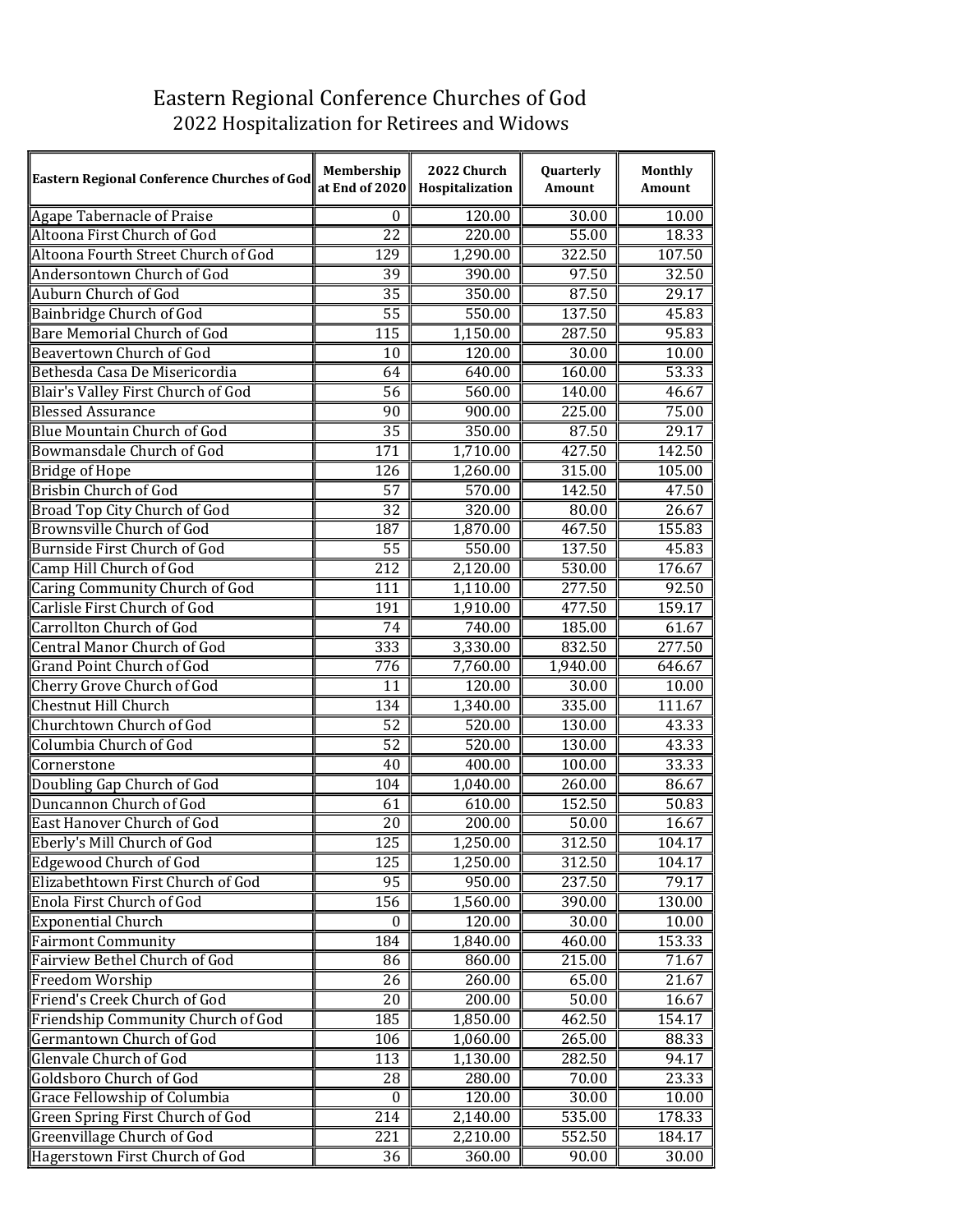| Eastern Regional Conference Churches of God | Membership       | 2022 Church<br>at End of 2020   Hospitalization | Quarterly<br>Amount | <b>Monthly</b><br>Amount |
|---------------------------------------------|------------------|-------------------------------------------------|---------------------|--------------------------|
| Hanover First Church of God                 | 380              | 3,800.00                                        | 950.00              | 316.67                   |
| Harmony Bethel Church of God                | 80               | 800.00                                          | 200.00              | 66.67                    |
| Harmony First Church of God                 | 7                | 120.00                                          | 30.00               | 10.00                    |
| Henrietta Church of God                     | $\overline{8}$   | 120.00                                          | 30.00               | 10.00                    |
| Hepler's Church of God                      | 68               | 680.00                                          | 170.00              | 56.67                    |
| High View Church of God                     | 79               | 790.00                                          | 197.50              | 65.83                    |
| Higher Hope Church                          | $\overline{98}$  | 980.00                                          | 245.00              | 81.67                    |
| Highspire First Church of God               | 68               | 680.00                                          | 170.00              | 56.67                    |
| His United Body Community Church            | 60               | 600.00                                          | 150.00              | 50.00                    |
| Home Faith Communities                      | 1                | 120.00                                          | 30.00               | 10.00                    |
| House of Bread                              | $\overline{0}$   | 120.00                                          | 30.00               | 10.00                    |
| House of Restoration                        | $\overline{18}$  | 180.00                                          | 45.00               | 15.00                    |
| Kennedy's Valley Church of God              | 28               | 280.00                                          | 70.00               | 23.33                    |
| Lakemont Church of God                      | 61               | 610.00                                          | 152.50              | 50.83                    |
| Landisburg Church of God                    | 43               | 430.00                                          | 107.50              | 35.83                    |
| Landisville Church of God                   | 120              | 1,200.00                                        | 300.00              | 100.00                   |
| Last Days World Outreach                    | $\overline{25}$  | 250.00                                          | 62.50               | $\overline{20.83}$       |
| <b>Liberty Community Church</b>             | $\overline{35}$  | 350.00                                          | 87.50               | 29.17                    |
| Linglestown Church of God                   | $\overline{137}$ | 1,370.00                                        | 342.50              | 114.17                   |
| Lisburn Church of God                       | 17               | 170.00                                          | 42.50               | 14.17                    |
| Little Germany Church of God                | 62               | 620.00                                          | 155.00              | 51.67                    |
| Living Faith Church of God                  | $\overline{12}$  | 120.00                                          | 30.00               | 10.00                    |
| Locust Valley Church of God                 | 13               | 130.00                                          | 32.50               | 10.83                    |
| Logania Church of God                       | $\overline{36}$  | 360.00                                          | 90.00               | 30.00                    |
| Maple Grove Church of God                   | 54               | 540.00                                          | 135.00              | 45.00                    |
| Martinsburg Church of God                   | $\overline{57}$  | 570.00                                          | 142.50              | 47.50                    |
| Marysville Church of God                    | $\overline{49}$  | 490.00                                          | 122.50              | 40.83                    |
| Mayberry First Church of God                | 25               | 250.00                                          | 62.50               | 20.83                    |
| Maytown Church of God                       | 45               | 450.00                                          | 112.50              | 37.50                    |
| McClure's Gap Church of God                 | 54               | 540.00                                          | 135.00              | 45.00                    |
| Mechanicsburg First Church of God           | 224              | 2,240.00                                        | 560.00              | 186.67                   |
| Mercersburg First Church of God             | $\overline{30}$  | 300.00                                          | 75.00               | 25.00                    |
| Middletown First Church of God              | $\overline{323}$ | 3,230.00                                        | 807.50              | 269.17                   |
| Mount Briar Church of God                   | $\overline{22}$  | 220.00                                          | 55.00               | 18.33                    |
| Mount Holly Springs Church of God           | 116              | 1,160.00                                        | 290.00              | 96.67                    |
| Mount Joy Church of God                     | 151              | 1,510.00                                        | 377.50              | 125.83                   |
| Mount Laurel Church of God                  | 183              | 1,830.00                                        | 457.50              | 152.50                   |
| Mount Olivet Church of God                  | 19               | 190.00                                          | 47.50               | 15.83                    |
| Mount Pleasant Church of God                | 102              | 1,020.00                                        | 255.00              | 85.00                    |
| New Baltimore Church of God                 | 33               | 330.00                                          | 82.50               | 27.50                    |
| New Cumberland First Church of God          | 117              | 1,170.00                                        | 292.50              | 97.50                    |
| New Grenada Church of God                   | $\overline{38}$  | 380.00                                          | 95.00               | 31.67                    |
| New Hope Church of God                      | 38               | 380.00                                          | 95.00               | 31.67                    |
| New Life Church of God                      | $\overline{32}$  | 320.00                                          | 80.00               | 26.67                    |
| Newberrytown Church of God                  | 29               | 290.00                                          | 72.50               | 24.17                    |
| Newburg First Church of God                 | $\overline{275}$ | 2,750.00                                        | 687.50              | 229.17                   |
| Newport First Church of God                 | 92               | 920.00                                          | 230.00              | 76.67                    |
| Newville First Church of God                | 181              | 1,810.00                                        | 452.50              | 150.83                   |
| North Middleton Church of God               | 20               | 200.00                                          | 50.00               | 16.67                    |
| Oak Hill Church of God                      | 44               | 440.00                                          | 110.00              | 36.67                    |
| ∣0rchard                                    | $\mathbf{0}$     | 120.00                                          | 30.00               | 10.00                    |
| Orchard Ridge Church of God                 | 130              | 1,300.00                                        | 325.00              | 108.33                   |